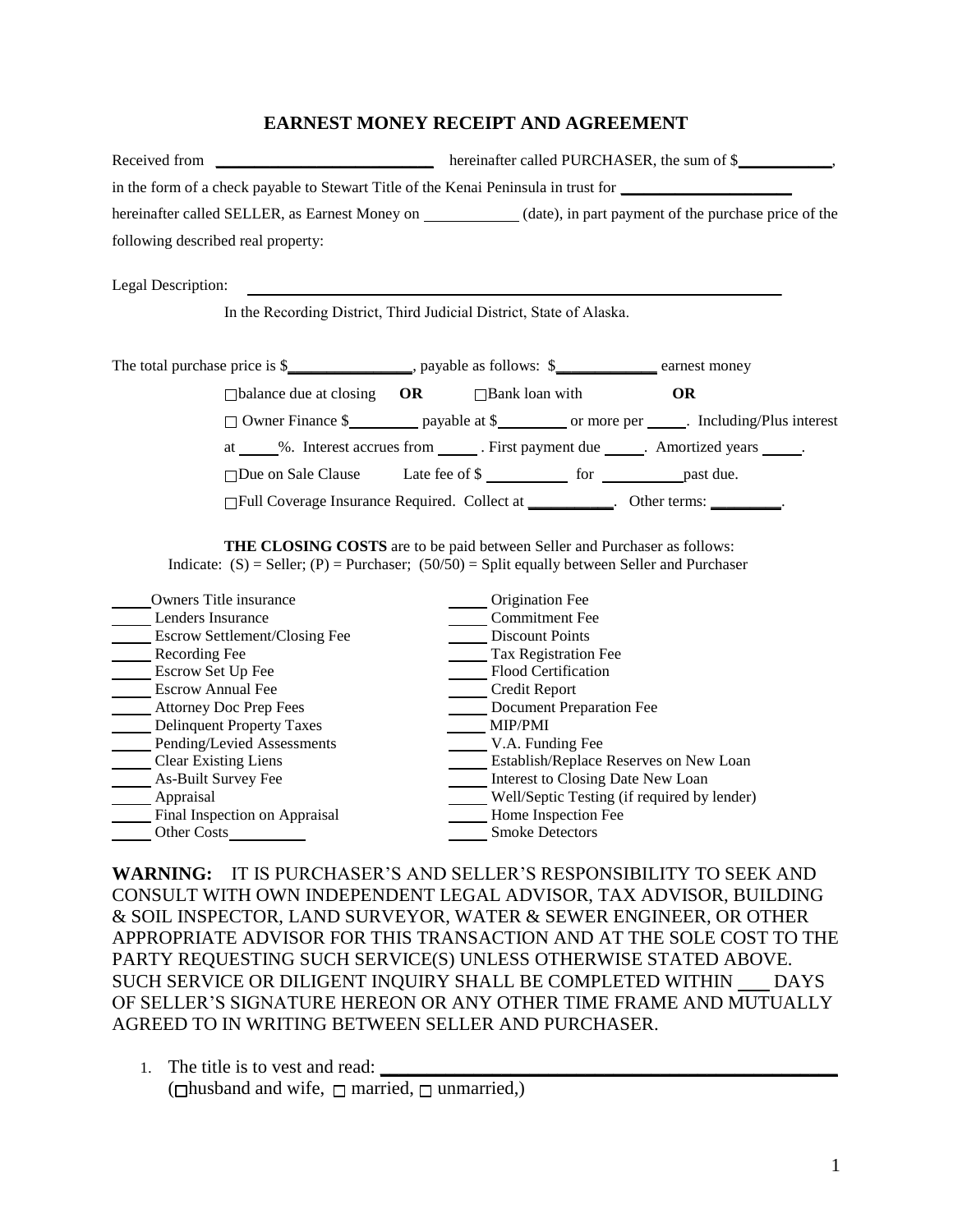- 2. Seller agrees to furnish and deliver to Purchaser as soon as procurable a purchaser's policy of title insurance to be issued by Stewart Title of the Kenai Peninsula. If the title cannot be made clear as aforesaid within days from the issuance of a preliminary title report, Purchaser may cancel this agreement and Seller must refund the earnest money. It is also agreed that the Purchaser may waive defects or require the price to be renegotiated to cover any defects or encumbrances at the Purchaser's sole discretion without loss of the earnest money refund.
- 3. If title is made good on or before closing and the Purchaser neglects or refuses to complete the purchase, the earnest money may, at Seller's sole option, be forfeited as liquidated damages, which shall not preclude any other remedy available at law or in equity, if any.
- 4. The property shall be conveyed by WARRANTY DEED free of encumbrances except for rights reserved in federal patents or state deeds, building or use restrictions general to the district, and building or zoning regulations and provisions shall not be deemed defects nor encumbrances. Any defects or encumbrances may be discharged at closing out of the purchase money.
- 5. Taxes for the current year, rents, interest, mortgage reserves, will be prorated as of the date of closing.
- 6. Possession will occur on recording.
- 7. Purchaser offers to purchase the property on the terms noted in its present condition and this agreement is issued subject to:



- 8. The sale shall be closed in the offices of Stewart Title of the Kenai Peninsula with an escrow or closing agent on or before **\_\_\_\_\_\_\_\_\_\_** (date) "Closed" shall mean the day the deed of contact is recorded and funds are to be disbursed.
- 9. Purchaser and the Seller will, on demand of either, deposit in escrow with the closing agent all instruments and monies necessary to complete the purchase.
- 10. There are no verbal or other agreements which modify or affect this agreement. Time is of the essence of this agreement.

WHEREFORE the Seller and purchaser being in accord do bind themselves hereto by their signatures hereunder: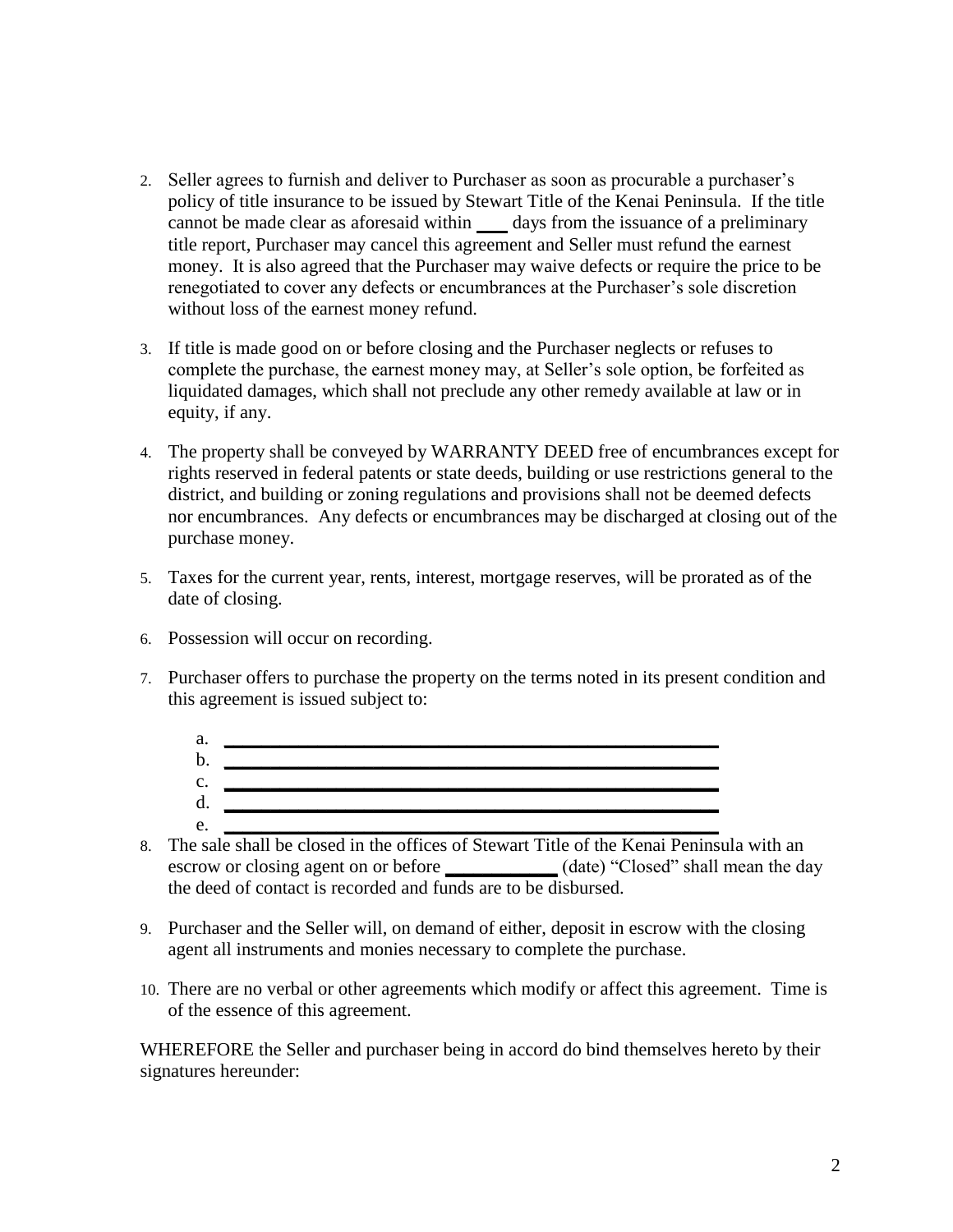| PURCHASER:   | SELLER:                                                                                                         |                                       |
|--------------|-----------------------------------------------------------------------------------------------------------------|---------------------------------------|
|              |                                                                                                                 | Date:                                 |
| (sign name)  | (sign name)                                                                                                     |                                       |
| (print name) | (print name)                                                                                                    |                                       |
|              |                                                                                                                 |                                       |
|              |                                                                                                                 |                                       |
|              |                                                                                                                 |                                       |
|              |                                                                                                                 |                                       |
|              |                                                                                                                 |                                       |
|              |                                                                                                                 | _________________________Date:_______ |
| (sign name)  | (sign name)                                                                                                     |                                       |
| (print name) | the control of the control of the control of the control of the control of<br>(print name)                      |                                       |
|              |                                                                                                                 |                                       |
|              |                                                                                                                 |                                       |
|              |                                                                                                                 |                                       |
|              |                                                                                                                 |                                       |
|              |                                                                                                                 |                                       |
|              | Existing Lien Payoff / Assumption Information:                                                                  |                                       |
|              |                                                                                                                 |                                       |
|              |                                                                                                                 |                                       |
|              | telephone #:                                                                                                    |                                       |
|              |                                                                                                                 |                                       |
|              | Loan #: will be a set of the set of the set of the set of the set of the set of the set of the set of the set o |                                       |
|              | telephone #:                                                                                                    |                                       |
|              |                                                                                                                 |                                       |